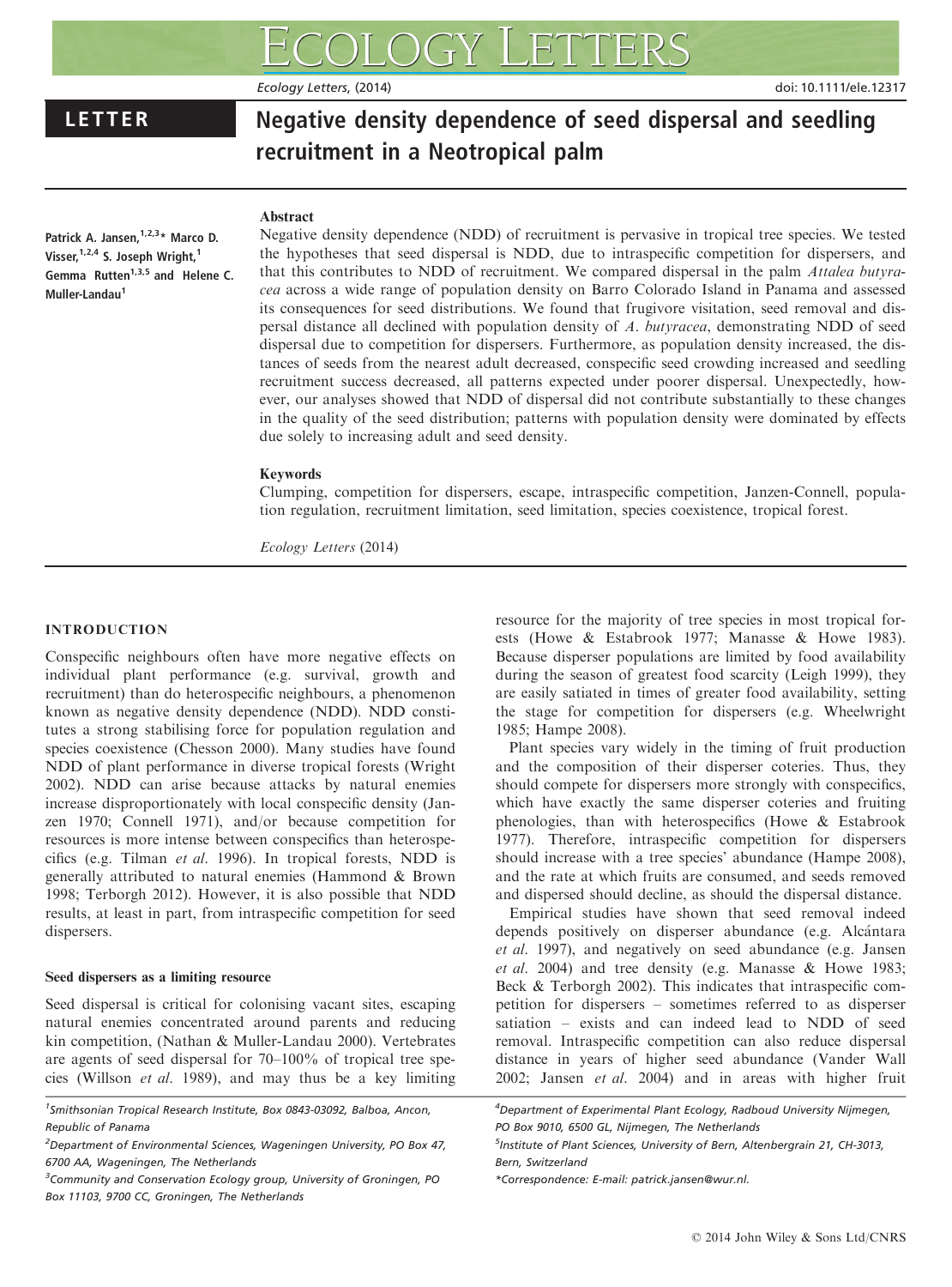availability (Gálvez et al. 2009; Klinger & Rejmánek 2009; Morales et al. 2012). To date, however, no study has evaluated whether competition for an entire community of seed dispersers can cause NDD of dispersal, and whether and how this contributes to NDD of recruitment.

## Consequences for recruitment

NDD of seed dispersal may translate to population-level NDD of recruitment because dispersal promotes recruitment in at least three fundamentally different ways. First, dispersal reduces seed limitation, i.e. the failure of trees to establish recruits at potentially favourable sites because no seeds or insufficient seeds arrive there (Nathan & Muller-Landau 2000; Schupp et al. 2002). Shorter dispersal implies that, all else equal, the available seeds end up in fewer sites. Second, dispersal allows offspring to escape the vicinity of the parent, a conspecific adult. Many studies have shown that offspring mortality rates are higher near conspecific adults (reviewed in Hammond & Brown 1998; Wright 2002), a pattern most often attributed to so-called distance-responsive natural enemies associated with adults (Janzen 1970; Connell 1971), such as host-specialised pathogens and arthropods (e.g. Augspurger & Kelly 1984; Alvarez-Loayza & Terborgh 2011). Shorter dispersal implies that more seeds end up near their parent. Finally, dispersal can decrease the spatial aggregation (clumping or crowding) of offspring by spreading seeds over a larger area. Establishment success and subsequent survival decreases with local conspecific seed density (e.g. (Harms et al. 2000; Comita et al. 2010; Bagchi et al. 2014), a pattern generally attributed to density-responsive natural enemies (sensu Janzen 1970) such as host-specialised pathogens and arthropods (e.g. Augspurger & Kelly 1984; Bell et al. 2006; Bagchi et al. 2014). Shorter dispersal implies that seeds, on average, experience higher local seed density.

Despite these important functions of dispersal, it is not evident that NDD of dispersal will translate to NDD of recruitment. Dispersal is inherently less likely to result in escape from conspecifics as density of conspecific adults and offspring increases. For example, increased dispersal limitation in dense populations will to some degree be offset by reduced source limitation because so many more seeds will be available to colonise sites. Also, even if seed dispersal is identical, the mean distance of dispersed seeds to the nearest adult will still decline with density because, on average, there is an adult closer to every point. The essential question is whether NDD dispersal causes seed limitation, distance-to-adult and crowding to change faster or slower (in the case of seed limitation) than they would as passive consequences of changes in adult density.

#### This study

We tested the hypotheses that (1) competition for seed dispersers increases with population density, depressing seed removal rates and dispersal distances, and that (2) reduced seed dispersal at higher population density significantly increases seed limitation, proximity to adults and crowding beyond the changes due solely to increasing adult and seed

density. Our approach was to compare seed dispersal of the vertebrate-dispersed palm species Attalea butyracea among areas on Barro Colorado Island (BCI), Panama that ranged widely in adult density. We found that intraspecific competition for dispersers indeed caused NDD of seed dispersal. Unexpectedly, however, this did not affect NDD of seedling recruitment beyond effects solely due to increasing adult density.

## **METHODS**

#### Study site and species

Fieldwork was conducted in old secondary moist tropical forest (90–130 years old) on the south-eastern half of BCI (9°9' N, 79°51' W), a 1560-ha island located in the Gatun Lake section of the Panama Canal (Leigh 1999).

Attalea butyracea (Mutis ex L.f.) Wess. Boer (henceforth Attalea) is a monoecious palm abundant in Central Panama (Wright 1990). Adults can reach heights of ~30 m (De Steven et al. 1987). They produce 1-3 pendulous infructescences annually, each containing 100–600 fruits of 3–5 cm. Fruits consist of a hard exocarp enclosing a sweet fleshy mesocarp and a stone (henceforth 'seed'), a hard endocarp that usually contains one seed. Endocarps persist on or in the soil for several years before decomposing (Wright 1983, 1990). Fruits are consumed by many mammal species (Wright & Duber 2001 and references therein), but only Baird's tapir Tapirus bairdii ingests the seeds.

On BCI, seed dispersal of Attalea is primarily by two rodent species – the Central American agouti (Dasyprocta punctata) and the Red-tailed squirrel (Sciurus granatensis) – that carry seeds away in their mouth, one at a time, to scatter hoard (Forget et al. 1994; Wright & Duber 2001). Reciprocal theft and recaching of seeds can produce stepwise dispersal over distances >100 m (Hirsch et al. 2012a; Jansen et al. 2012). Agoutis and squirrels, along with the Central American spiny rat (Proechimys semispinosus), are the only vertebrates reported to eat Attalea seeds on BCI (Forget et al. 1994). Two insect seed predators, the bruchid beetles Speciomerus giganteus (Chevrolat) and Pachymerus cardo (Fahraeus), also attack Attalea seeds (Wright 1983).

## Forest plots

We used two sets of plots varying in adult Attalea density, all located in the same area of old secondary forest (Fig. S1). Seed removal rates and initial seed dispersal distances were quantified in six square 1-ha experimental plots established in 2005, with adult density ranging over  $5-29$  individuals ha<sup>-1</sup>. Frugivore visitation, ultimate seed dispersal distance and seedling recruitment were quantified in ten square 4-ha plots established in 2008, with adult densities ranging over 1–25 individuals ha<sup>-1</sup> (see Visser *et al.* 2011). Plot centres were separated by at least 300 m (Fig. S1). In each plot, we mapped every palm with a bole height >1.3 m, and determined its reproductive status by the presence of infructescences and inflorescences. In the 4-ha plots, we also recorded bole height, a potential predictor of fecundity.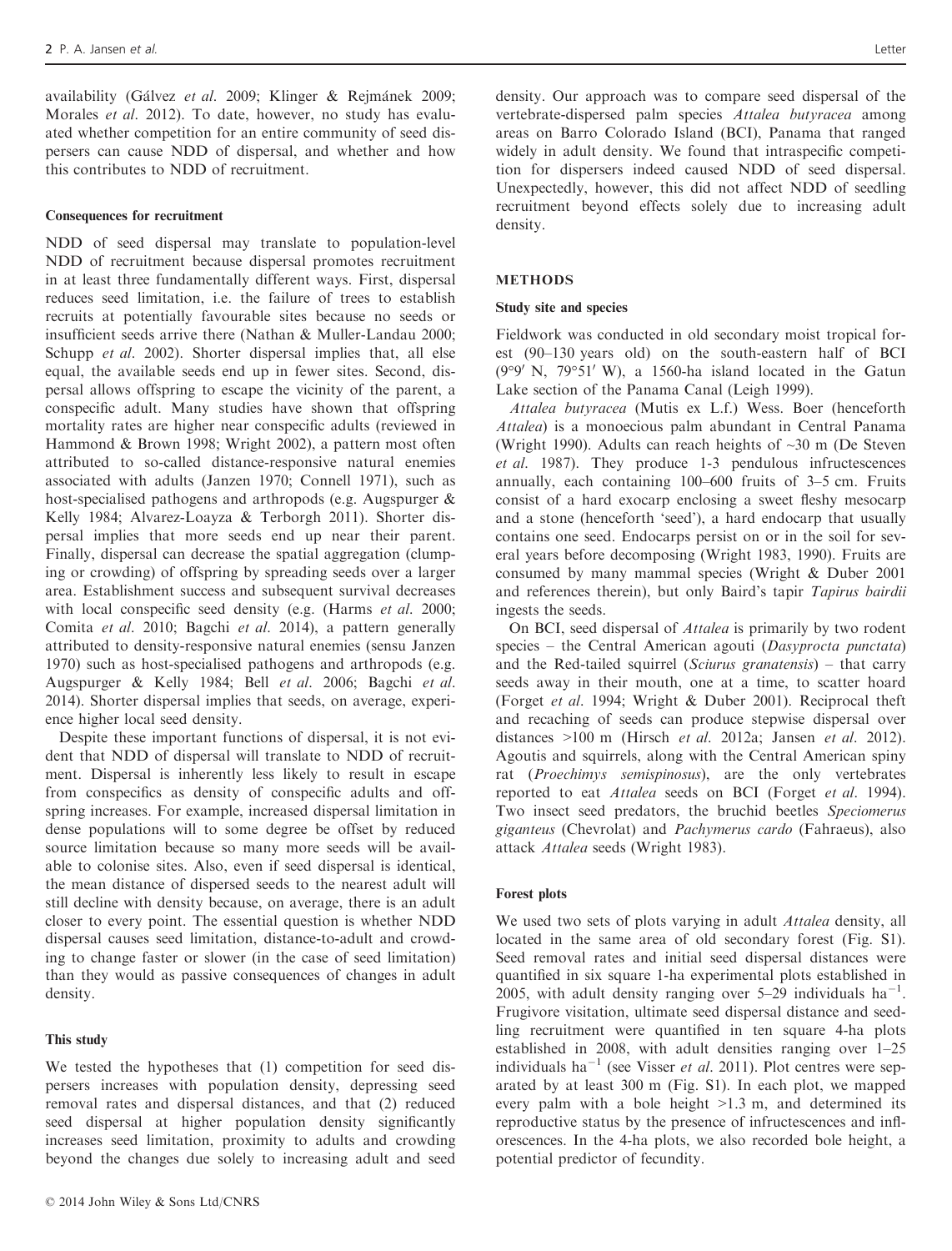## Tree visitation by dispersers

Tree visitation by seed dispersers was estimated by deploying camera traps with passive infrared motion sensors (RC55, Reconyx, Inc. Holmen, WI, USA) below 1–3 fruiting Attalea in each of nine 4-ha plots during July–August 2009 (21 palms in total; the tenth plot had no suitable fruiting Attalea during the study period). Cameras were placed ca. 20 cm above the ground 3–4 m away from the focal palm facing the fallen fruits. Deployment duration averaged 8.4 days per tree, and 19.6 days per plot. We analysed the photographs and identified all mammal to species (Kays et al. 2011). For each species, visitation rate was calculated as the number of visits (separated by >3 min) divided by deployment duration.

## Seed removal and initial dispersal distance

Seed removal rates and initial dispersal distances were measured in the six 1-ha plots during August–September 2005. To quantify seed removal, we placed three sets of 15 seeds – a mix of seeds with and without fruit flesh – below the crowns of three fruiting Attalea in each plot (135 seeds per plot), and recorded how many remained after 1, 2, 4, 8, 16, 32, 64 and 128 days. We calculated time to removal, the complement of removal rate, as the geometric mean of the days until the census at which the seed was no longer present. Initial seed dispersal distance was quantified by tracking thread-tagged seeds (Forget & Wenny 2005). A 70-cm thread with 10 cm of pink flagging tape with a unique number written on it was attached to the seed via a tiny hole drilled though the woody tip of the endocarp. Thread tags enable retrieval of seeds after removal even if the seed is buried, as the pink flagging remains above ground. We placed five sets of five tagged, de-fleshed seeds at the base of three fruiting individuals in each plot (75 seeds per plot), relocated all seeds 7 days after placement by searching the surrounding area for thread marks, measured the distance from the original location, fitted a log-normal distribution to the Kaplan–Meier function of distance (after Jansen et al. 2004; Hirsch et al. 2012b) and extracted the median distance.

## Ultimate seed dispersal distance

Ultimate dispersal distances can be much larger than initial distances, due to reciprocal theft and recaching of seeds by rodents (Jansen et al. 2012). We used inverse modelling  $(IM)$  to estimate ultimate dispersal distance from the post-dispersal spatial distribution of empty and filled endocarps in the ten 4-ha plots. We sampled 33 1  $\times$  1 m quadrats within the central 100  $\times$  100 m of each plot during January–August 2008 (see Visser et al. 2011). Two quadrats were placed at computer-generated random locations in each of the 16 subplots of  $25 \times 25$  m, a 33rd quadrat was placed randomly beneath the central palm. The surface and top 5 cm of soil of each quadrat were thoroughly searched for endocarps using a small rake. We excluded fresh endocarps from the early fruiting season of 2008, as well as endocarps so old they could be crushed by hand, hence the endocarps we counted represent those produced during the fruiting seasons of 2007, 2006 and probably 2005.

We used standard IM methods (Ribbens et al. 1994; Muller-Landau et al. 2008) to model the seed shadow of an individual tree as the product of its estimated seed production and its dispersal kernel, the two-dimensional probability distribution of seed displacement. The expected number of endocarps at each quadrat was the sum of expected contributions of all adults on the plot, and from adults outside the plot under the assumption that endocarp production per unit area off-plot equalled that on the plot (Muller-Landau et al. 2008). Observed endocarp numbers were assumed to follow a negative binomial distribution around expected values (Clark et al. 1999).

To test for the influence of palm density on seed dispersal distances, we first separately fitted endocarp dispersal kernels for each plot, and second fitted an overall model in which dispersal parameters varied with adult density among plots. We combined three fecundity models (constant, linear increase with height, asymptotic increase with height) with seven dispersal kernels (Erlang, 1- and 2-parameter 2Dt, 1- and 2-parameter Weibull and 1- and 2-parameter lognormal; see Table S1) (Ribbens et al. 1994; Clark et al. 1999; Klein et al. 2006; Jongejans et al. 2008). In the overall model, the scale parameter of the dispersal kernels was allowed to vary among plots as a function of adult density (Table S1). We tested linear and exponential dependence on adult density against a constant model (no dependence). For each model, we searched for the maximum likelihood parameter estimates using the Nelder–Mead downhill simplex method (Nelder and Mead 1965). We used Akaike's information criterion (AIC) for model selection, and calculated median dispersal distances for the best-fitting model.

## Seedling recruitment

To assess recruitment success, we mapped all Attalea seedlings across  $2500 \text{ m}^2$  in each of the ten 4-ha plots during January– March 2008. We subdivided the central ha of each plot into 16 subplots of  $25 \times 25$  m, and randomly selected one of the four inner subplots and three of the 12 outer subplots. We mapped all offspring in those subplots and tagged them with numbered vinyl loop tags. Seedlings were defined as individuals that had simple leaves only (as opposed to compound leaves). We calculated the ratio of seeds to seedlings and seedlings to adults based on their densities.

## Consequences for recruitment

To assess the consequences of dispersal, we calculated three measures of seed distribution relevant for recruitment success from simulations parameterised with fitted seed dispersal models. (1) Seed limitation was quantified as its complement; the proportion of  $1-m^2$  quadrats reached by at least one seed. (2) Seed escape from adults was quantified as the mean distance of dispersed seeds to the nearest conspecific adult trunk in the mapped plot. (3) Seed crowding was quantified as the mean over all seeds of the number of conspecific seeds in the same  $1-m^2$  sample.

To determine whether trends in these three measures among plots reflected declines in seed dispersal quality beyond effects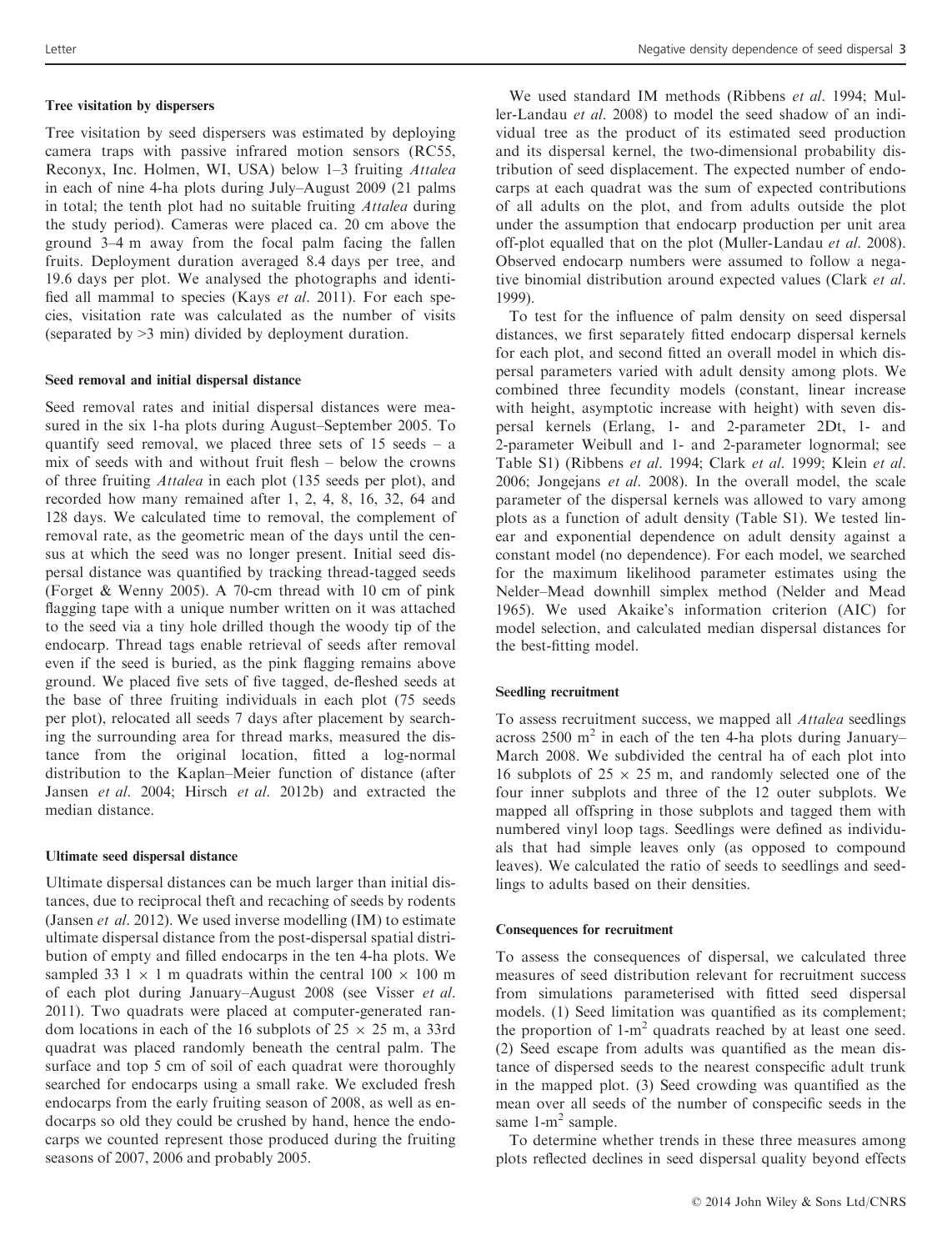solely due to adult density itself, we compared values of these metrics obtained in simulations using each plot's empirically fitted dispersal kernel ('observed dispersal') with two sets of simulations that applied the same dispersal kernel in all plots: 'Good dispersal' simulations used the kernel of the plot with the lowest population density (and most extensive dispersal), whereas 'poor dispersal' used the kernel of the plot with the highest population density (and least extensive dispersal). For all simulations, seed production was set to 4247 seeds per adult (the fitted value in the hierarchical model).

#### Statistical analyses

We used linear models to quantify among plot relationships of adult density with frugivore visitation, time to seed removal, initial seed dispersal distance and ultimate dispersal distance. NDD of seed dispersal would be evident if the slopes of the log–log relationships with adult density were significantly greater than zero for time to removal, and were significantly less than zero for the other three metrics. Seed removal rates were additionally evaluated using a Cox proportional hazards model of time-to-removal. The relationship of ultimate dispersal distance to adult density was evaluated by comparing the fits of hierarchical models that assumed constant dispersal distances across all 10 plots with a model that had dispersal distance vary linearly or exponentially with adult density among plots.

We also used linear models to quantify the relationship between adult density and the three measures of seed distribution for each of the three types of simulation. To meet model assumptions, adult density, distance-to-adult and crowding were  $log_{10}$  transformed, and the proportion of sites with seeds was logit transformed. To distinguish effects of NDD of seed dispersal from effects of adult density alone, we compared the slopes between the relationship for observed dispersal and the relationship for good dispersal (i.e. density-independent

dispersal), using analysis of covariance (ANCOVA). A significantly different slope was interpreted as evidence of NDD of seed dispersal. We assessed how dispersal quality affected seed distributions across the gradient of adult density by comparing the intercepts and slopes of the fitted relationships with adult density between good and poor dispersal. All analyses were conducted in R 3.02 (R Development Core Team 2013).

#### RESULTS

#### Density dependence of seed dispersal

The camera traps recorded a total of 2076 visits by 15 mammal species, with an average of 11.7 visits day<sup>-1</sup> (Table 1). Ten frugivorous species were photographed handling (i.e. holding in their paws and/or mouth) a total of 2201 *Attalea* fruits (Table 1). Seeds were removed by agoutis and squirrels (all 21 trees) and tapirs (2 trees). Rates of tree visitation by frugivores ranged 40-fold among the nine plots for both agoutis  $(1.1-41.6 \text{ day}^{-1})$  and squirrels  $(0.08-3.4 \text{ day}^{-1})$ . Visitation rates by agoutis and squirrels combined decreased significantly with tree density across the ten 4-ha plots (Fig. 1a; log–log regression:  $F_{1,7} = 7.9$ ,  $R^2 = 0.53$ ,  $P = 0.026$ ). The slope of this relationship was significantly smaller than zero ( $\beta = -0.82$ ,  $t_7 = 2.8$ ,  $P = 0.013$ ), indicating that visitation was NDD.

The seed removal rate differed strongly among the six 1-ha plots. The time elapsed until all seeds were removed ranged from 8 to 128 days. Time-to-removal increased with tree density (Fig. 1b;  $R^2 = 0.90$ ,  $F_{1,4} = 37.0$ ,  $P = 0.004$ ). The slope of this relationship was significantly larger than zero ( $\beta$  = 1.34,  $t_4 = 6.08$ ,  $P = 0.002$ ), indicating that seed removal was NDD. Survival analysis of time-to-removal yielded a similar relationship (Cox regression:  $e^{\beta} = 0.09$ , Wald<sub>1</sub> = 18.19, *P* < 0.001).

Initial dispersal distance – the distances at which we found tagged seeds 7 days after placement – ranged from 0 to

|  |  |  |  | Table 1 Visitation of Attalea butyracea palms by mammals on Barro Colorado Island, recorded with camera traps deployed below fruiting individuals. |  |  |  |  |  |  |  |  |  |  |
|--|--|--|--|----------------------------------------------------------------------------------------------------------------------------------------------------|--|--|--|--|--|--|--|--|--|--|
|--|--|--|--|----------------------------------------------------------------------------------------------------------------------------------------------------|--|--|--|--|--|--|--|--|--|--|

|                                                     |              | No. of visits |                          | Visit duration (min) |                               | Fruits handled |           |
|-----------------------------------------------------|--------------|---------------|--------------------------|----------------------|-------------------------------|----------------|-----------|
| Species                                             | No. of plots | Total         | Rate $\text{(day}^{-1})$ | Total                | Rate (min day <sup>-1</sup> ) | Total          | Dispersal |
| Frugivores                                          |              |               |                          |                      |                               |                |           |
| Central American agouti (Dasyprocta punctata)       | 9            | 1097          | 6.21                     | 824                  | 4.66                          | 561            | Y         |
| Red-tailed squirrel (Sciurus granatensis)           | 9            | 293           | 1.66                     | 112                  | 0.63                          | 150            | Y         |
| Collared peccary (Tayassu tajacu)                   |              | 272           | 1.54                     | 1189                 | 6.73                          | 634            | N         |
| White-nosed coati (Nasua narica)                    |              | 232           | 1.31                     | 1692                 | 9.57                          | 700            | N         |
| Paca (Agouti paca)                                  |              | 38            | 0.21                     | 14                   | 0.08                          | 19             | N         |
| Common opossum (Didelphis marsupialis)              |              | 24            | 0.14                     | 44                   | 0.25                          | 22             | N         |
| Tome's spiny rat ( <i>Proechimys semispinosus</i> ) |              | 22            | 0.12                     | 3                    | 0.02                          | 3              | Y         |
| White-faced monkey (Cebus capucinus)                |              | 10            | 0.06                     | 2                    | 0.01                          | 8              | N         |
| Baird's tapir (Tapirus bairdii)                     |              | 9             | 0.05                     | 132                  | 0.75                          | 103            | Y         |
| Mouse spec.                                         |              | 9             | 0.05                     | 0.5                  | 0.00                          | $\Omega$       | N         |
| Robinson's mouse opossum (Marmosa robinsoni)        | 3            |               | 0.04                     | 5                    | 0.03                          |                | N         |
| Non-frugivores                                      |              |               |                          |                      |                               |                |           |
| Northern tamandua (Tamandua mexicana)               | 5            | 42            | 0.24                     | 79                   | 0.45                          | $\Omega$       | N         |
| Red-brocket deer (Mazama americana)                 | 8            | 13            | 0.07                     | 2                    | 0.01                          |                | N         |
| Nine-banded armadillo (Dasypus novemcinctus)        | 3            |               | 0.04                     | 8                    | 0.05                          | $\Omega$       | N         |
| Tayra ( <i>Eira barbara</i> )                       |              |               | 0.01                     | $\Omega$             | 0.00                          | $\Omega$       | N         |
| Total                                               |              | 2076          | 11.75                    | 4109                 | 23.25                         | 2201           |           |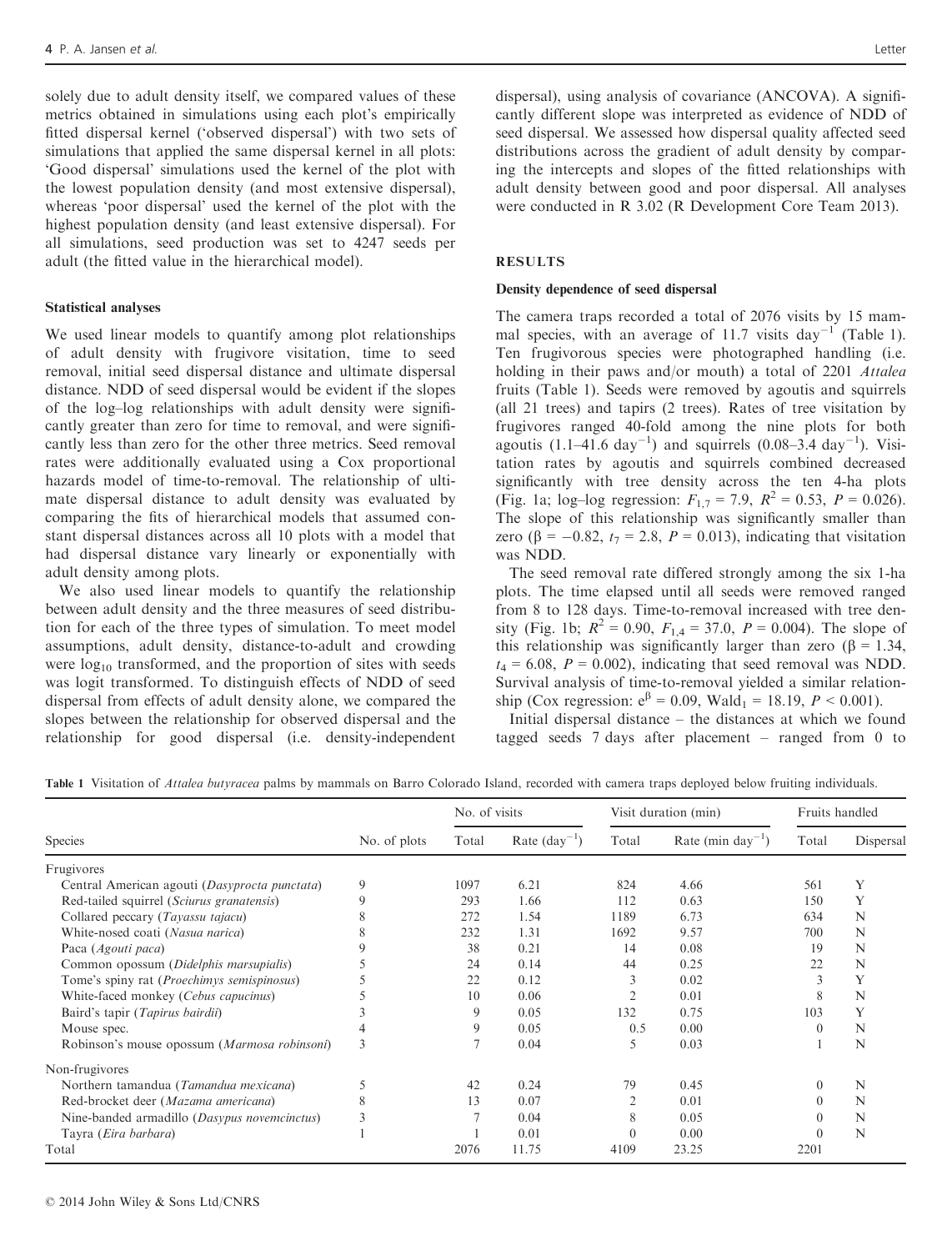

Figure 1 Seed dispersal in the palm Attalea butyracea on Barro Colorado Island for populations with widely ranging adult density. (a) Rates of fruiting-tree visitation by the two principal seed dispersers. (b) Geometric mean time elapsed until seed removal by dispersers (the complement of removal rate). (c) Median seed dispersal distance from the source after 32 days. (d) Median ultimate dispersal distance estimated by hierarchical inverse modelling over all plots simultaneously (solid line), and – for illustration – by inverse modelling for plots individually (dots and dashed line; symbols vary by the function that gave the best model fit). Dots correspond to ten 4-ha (a and d) or six 1-ha (b and c) forest plots. All relationships (lines) imply negative density dependence of seed dispersal.

38.4 m among seeds. Median distances ranged from 0.04 to 2.21 m among the six 1-ha plots, and decreased with adult density (Fig. 1c; log-log regression:  $R^2 = 0.60$ ,  $F_{1,4} = 6.0$ ,  $P = 0.07$ ). The slope of this relationship was significantly smaller than zero ( $\beta = -2.25$ ,  $t_4 = 2.46$ ,  $P = 0.035$ ), indicating that initial dispersal distance was NDD.

We excavated a total of 2272 endocarps across 330 1-m<sup>2</sup> quadrats. Ultimate seed dispersal distance, estimated with IM from the distributions of these endocarps with respect to adult trees, declined with adult density. The dispersal kernels that best fitted the observed distribution patterns for individual plots were the Erlang and the Weibull, each in five of the ten 4-ha plots. Median dispersal distances calculated from these best-fitting dispersal models were negatively related to the density of Attalea adults (straight dashed line in Fig. 1d;  $R^2 = 0.50$ ,  $F_{1,8} = 7.9$ ,  $P = 0.023$ ). The slope of this log-log relationship was again significantly smaller than zero  $(\beta = -0.44, t_8 = -2.81, P = 0.011)$ . The best-fitting dispersal kernel fitted over all plots simultaneously, with hierarchical inverse modelling, was a 1-parameter 2Dt function with the shape parameter fixed at 2 and the scale parameter  $a$  fitted as a linear function of palm density D:  $a = 7878 - 326$  D (Fig. S2). The median dispersal distance extracted from this model showed a sharp decline with adult density (curve in Fig. 1d). These results indicate that ultimate dispersal distance was NDD.

### Consequences for recruitment

Average seed density ranged over 1.6 orders of magnitude across the ten 4-ha plots, from  $0.8$  to  $31 \text{ m}^{-2}$ , and increased significantly with adult density (Fig. 2a;  $R^2 = 0.88$ ,  $P < 0.001$ ). The slope of this relationship did not differ significantly from one ( $\beta = 1.23$ ,  $t_8 = 1.44$ ,  $P = 0.09$ ), implying that seed density was proportional to adult abundance. Seedling density ranged over 1.1 orders of magnitude across the 10 plots, from  $0.0124$  to  $0.142 \text{ m}^{-2}$ , and also increased with adult density (Fig. 2a;  $R^2 = 0.70$ ,  $P = 0.003$ ), but much less than proportionally ( $\beta = 0.56$ ,  $t_8 = 3.45$ ,  $P = 0.004$ ). Thus, the ratio of seedlings to seeds declined with population density (Fig. 2b;  $R^2 = 0.58$ ,  $F_{1,8} = 11.0$ ,  $P = 0.011$ ), indicating NDD of seedling recruitment.

To determine to what degree NDD of seedling recruitment was a consequence of NDD of seed dispersal, beyond effects of adult density alone, we explored the effects of seed dispersal and adult density on seed distributions (Fig. 3). Plots with high adult population density had much greater spatial variation in seed density across soil samples than did plots with low adult population density (compare Fig. 3d and h with a and e). Comparison between simulations with fitted kernels for the worst and the best dispersal suggested that dispersal quality had a strong effect on seed distribution (compare Fig. 3c and g with d and h for illustration).

Seed limitation, however, was not significantly affected by NDD of dispersal. The proportion of sites reached by at least one seed – the complement of seed limitation – increased sharply with adult density (Fig. 4a; logit-log regression:  $\beta = 2.77$ ,  $F_{1,8} = 315$ ,  $P < 0.001$ ,  $R^2 = 0.98$ ). In fact, most of the sampling quadrats in dense plots received multiple seeds despite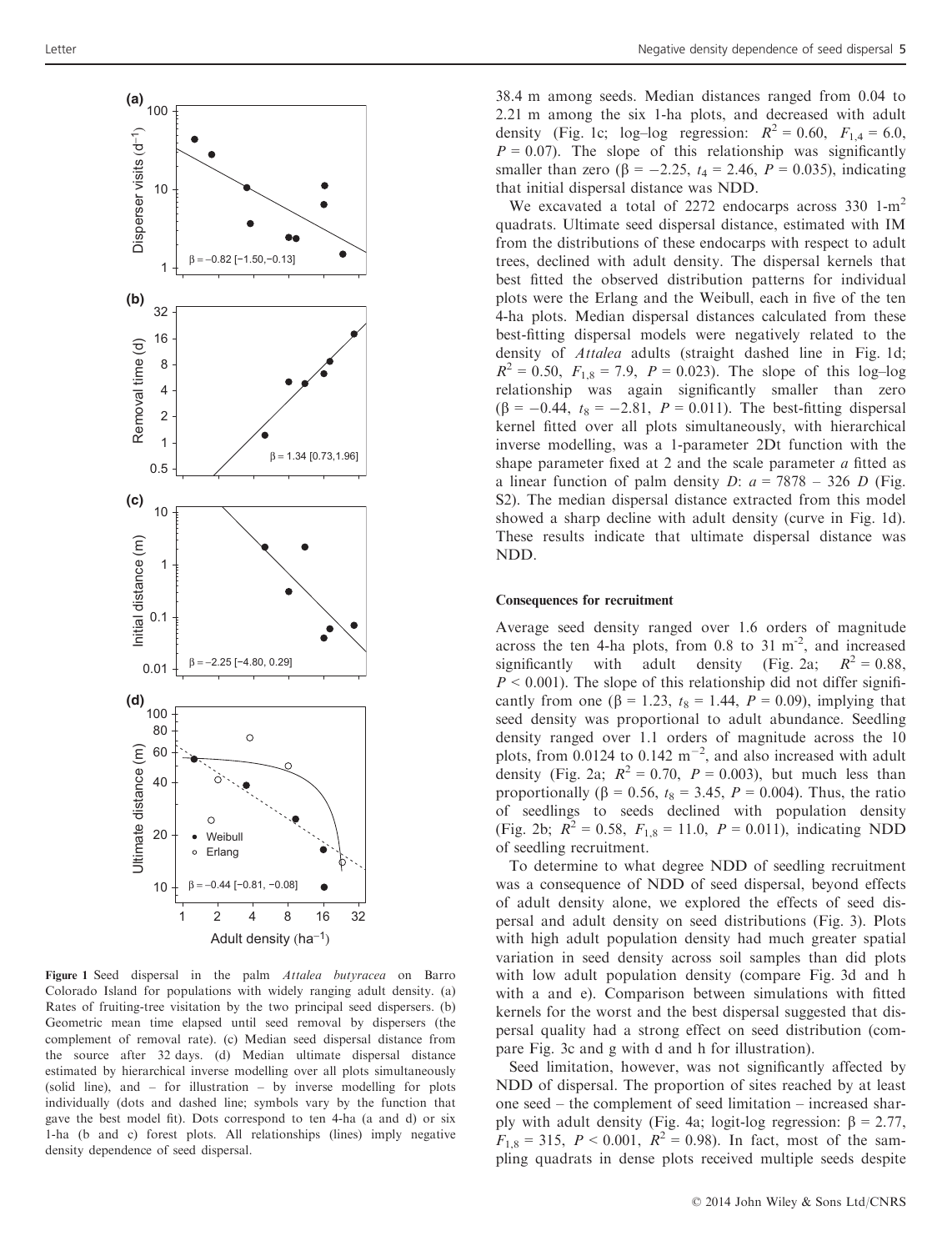

Figure 2 Seedling recruitment success in the palm Attalea butyracea on Barro Colorado Island, Panama, for 10 populations with widely ranging adult density. Log–log relationships with adult density of (a) the density of seeds and young (simple-leaved) seedlings and (b) the ratio of seedlings to seeds. Isometric scaling (i.e. proportional recruitment; dashed lines) is shown for comparison. The relationships are significant and imply negative density dependence of seedling recruitment.

the strong decline of dispersal distance with population density (Fig. S3). NDD of seed dispersal did not reduce this increase, as the slope of the relationship did not differ significantly between simulated observed and simulated densityindependent dispersal (ANCOVA:  $F_{1,17} = 2.28$ ,  $P = 0.14$ ). Over the gradient of  $1-23$  adults ha<sup>-1</sup>, adult abundance increased the odds  $\left(\frac{p}{1-p}\right)$  of seed arrival 32-fold, while NDD of dispersal decreased the odds by just 1.3-fold (Fig 4a). Thus, reducing the extent of seed dispersal reduced the proportion of sites reached at low adult densities, but its effects at high population density were overwhelmed by direct consequences of high source availability.

Seed escape from adults within the populations was not significantly affected by NDD either. The mean distance of dispersed seeds to the nearest adult palm declined sharply with adult density (Fig 4b; log-log regression:  $\beta = -0.53$ ,  $F_{1,8}$ -77,  $P < 0.001$ ,  $R^2 = 0.91$ ). This decline resulted from adult density itself, as the slope of distance-to-adult did not differ between

simulated observed and simulated density-independent dispersal (ANCOVA:  $F_{1,17} = 0.35$ ,  $P = 0.56$ ). Where adult abundance decreased the distance 4.7-fold, NDD of dispersal decreased it only a further 1.09-fold (Fig 4b). The extent of seed dispersal affected distance-to-adult strongly in plots with low densities but again not at high adult densities. In dense populations, adult trees were so common that dispersed seeds tended to land near one regardless of dispersal quality. Thus, negative consequences of NDD seed dispersal for seed escape from adults were overwhelmed by direct consequences of high adult densities.

Seed crowding, finally, was also not significantly affected by NDD of dispersal. The average neighbourhood seed density experienced by seeds – a measure of seed crowding – increased as a power function of adult density (Fig. 4c; log–log regression:  $\beta = 1.22$ ,  $F_{1,8} = 338$ ,  $P < 0.001$ ,  $R^2 = 0.98$ ). Again, this increase resulted largely from adult density itself, as the slope of the relationship did not differ significantly between simulated observed and density-independent dispersal (ANCOVA:  $F_{1,17} = 3.17$ ,  $P = 0.09$ ). Where adult density increased perceived seed density 32-fold, NDD of dispersal increased it only a further 1.3-fold (Fig 4c). Crowding increased only marginally faster under poor dispersal than under good dispersal. Thus, plots with high adult density already had high seed densities because of the large number of seeds in these systems, and NDD of seed dispersal did not increase crowding further.

#### DISCUSSION

We tested the hypotheses that seed dispersal, a key component of reproductive success in seed plants, is NDD due to intraspecific competition for seed dispersers, and that NDD dispersal contributes to NDD of recruitment, a widely observed phenomenon hypothesised to be important to species coexistence in diverse tropical forests (Wright 2002). We found that competition for dispersers indeed caused NDD of seed dispersal. Tree visitation by dispersers, seed removal rate, initial seed dispersal distance and ultimate seed dispersal distance all decreased with increasing population density. We also found evidence for NDD of seedling recruitment. However, NDD of recruitment was not driven by NDD of seed dispersal, as the negative effects on declining dispersal quality were entirely overwhelmed by effects of increased adult and seed abundance alone.

#### Density dependence of seed dispersal

Our field observations suggest that the NDD of dispersal observed in this study was a consequence of intraspecific competition for seed dispersers. The declines of removal and dispersal with tree population density all indicate that dispersers became increasingly satiated by the combined fruit crops. The concordance of the patterns for different measures of seed removal and dispersal, which reflect data taken over multiple years, strongly suggests that this is a general pattern for our focal species. Our study is the first to show that intraspecific competition for an entire community of seed dispersers (Table 1) can cause NDD of seed dispersal.

Our results are consistent with previous studies that have found negatively density-dependent seed removal and/or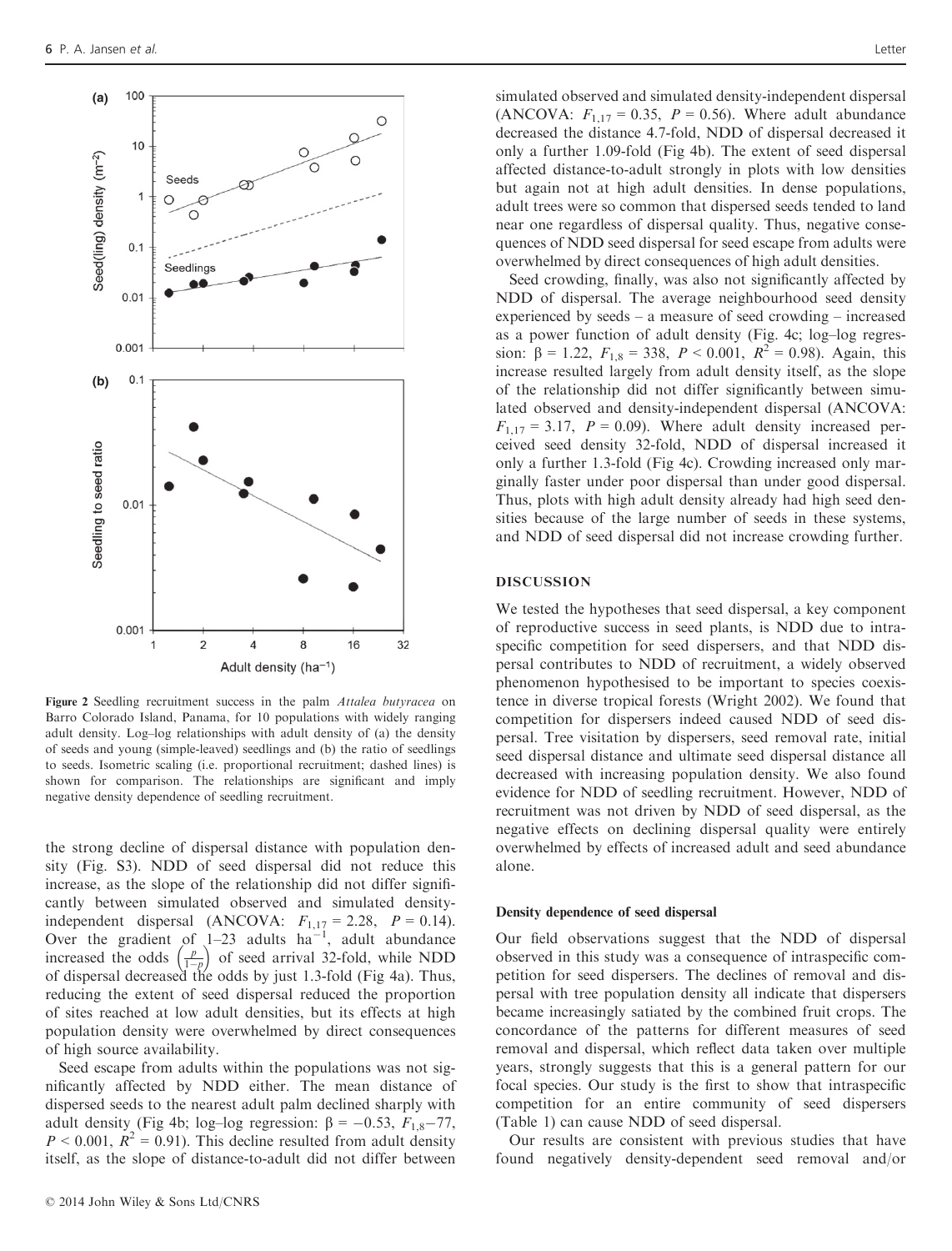

Figure 3 Predicted post-dispersal seed distributions across the lowest and highest density populations of Attalea butyracea on Barro Colorado Island, Panama, modelled with the longest and shortest dispersal kernels fitted in this study. (a–d) Actual distributions of adult trees (black dots) with modelled distributions of seeds (density isoclines) over 1 ha. Each plot has one palm in its center. (e–h) Model-estimated seed density along a 100-m cross section of the plots (dotted lines in a–d) for individual trees (grey lines) and the entire population (bold lines). The patterns in a and e resemble the observed seed distributions for low-density populations, and those in d and h resemble the observed seed distributions for high-density populations. The other four panels show hypothetical distributions. The graphs show how reducing dispersal quality leads to more heterogeneous, clumped seed distributions.

dispersal by scatter-hoarding rodents, marsupials and birds. Scatter-hoarding rodents invest less effort in caching seeds when and where seeds are more abundant, resulting in reduced dispersal distances and reduced rates of recaching (e.g. Vander Wall 2002; Jansen et al. 2012). In tropical forests, seed removal and dispersal by scatter-hoarding rodents were reduced in areas with aggregations of adults for Astrocaryum murumuru in Peru (Beck & Terborgh 2002) and for A. standleyanum in Panama (Gálvez et al. 2009). Intraspecific competition for seed dispersers has also been documented for one marsupial-dispersed and several bird-dispersed tropical plant species (Howe & Estabrook 1977; Howe & Vande Kerckhove 1981; Manasse & Howe 1983; Sargent 1990; Poulin et al. 1999; Saracco et al. 2005; Morales et al. 2012).

NDD of dispersal is a particular manifestation of the broader phenomenon of context-dependent dispersal. In general, the per-fruit odds of seed removal and dispersal decline in areas and times where food is so common relative to disperser densities as to result in satiation (e.g. Vander Wall 2002; Jansen et al. 2004; Klinger & Rejmánek 2009). One might then expect that dispersal NDD will be ubiquitous, as higher local focal species abundances lead to higher fruit and seed abundances, and thus increased potential for satiation, all else equal. However, multiple factors influence

whether dispersal NDD actually emerges in a particular system, year and site, including especially spatial covariation in abundances of dispersers and of their alternative foods with the abundances of the focal plant species (Klinger & Rejmanek 2009). For example, dispersal NDD need not emerge if focal species fruits or seeds are sufficiently valued and scarce relative to disperser abundance that they are all removed everywhere, or if disperser abundances are able to track spatial variation in focal species fruit or seed availability. We hypothesise that such conditions are the exception rather than the rule, and that dispersal NDD is a common phenomenon among animal-dispersed plants in general.

#### Consequences for recruitment

We found NDD of seedling recruitment at the population level, consistent with earlier studies (reviewed in Wright 2002). No previous studies identified the causes of such NDD. We had hypothesised that NDD of seed dispersal translates to NDD of recruitment, but found that NDD of seed dispersal in fact had little effect on seed limitation, seed proximity to adults, or seed crowding, the three aspects of seed distributions that we examined.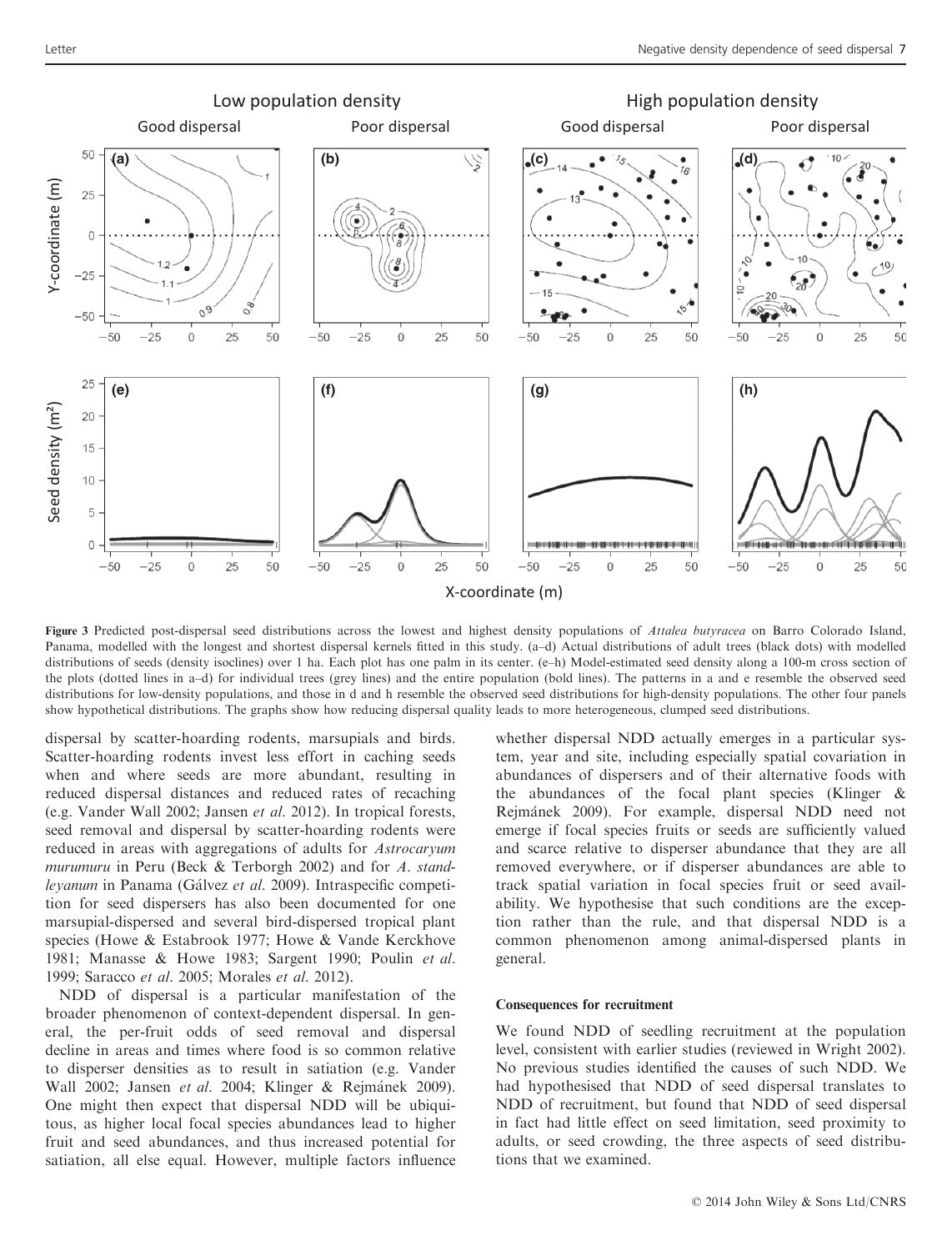

Figure 4 Effects of NDD seed dispersal on (a) seed limitation, (b) seed escape from adults and (c) seed crowding in the palm Attalea butyracea on Barro Colorado Island, Panama, for 10 populations that varied widely in adult density. Plotted values are predictions modelled with the observed dispersal kernels for each plot (filled points and solid line), and – for comparison – with the longest dispersal kernels (crosses and dotted lines) and shortest dispersal kernels (open points and dotted lines) fitted in this study. Panels show (a) the proportion of sites reached by at least one seed (the complement of seed limitation), (b) the average distance of dispersed seeds to the nearest adult, and (c) the density of conspecific seeds perceived by dispersed seeds. The brackets to the right indicate the variation due to adult density (larger numbers) and to NDD of seed dispersal (smaller numbers) for each dependent variable. See text for further explanation.

First, NDD of seed dispersal evidently increased dispersal limitation, a key component of recruitment limitation (Nathan & Muller-Landau 2000), yet this was more than offset by a concomitant reduction of source limitation, resulting from elevated seed availability and wider scattering of seed sources over space. Thus, essentially all sites in dense populations were reached by seeds regardless of dispersal quality. Second, seed proximity to adults increased with adult density, but this was more a consequence of adults being omnipresent in these plots than of seeds dispersing less far from their parent. Thus, seeds were likely to land near a conspecific adult regardless of the distance over which they were dispersed. Third, seed crowding increased drastically with adult density, but as a direct consequence of greater seed abundance rather than due to NDD of dispersal. This implies that there is no way for seeds and seedlings to escape from juvenile conspecifics in dense populations, which makes them prone to attack by density-responsive natural enemies.

All tropical trees show aggregation (e.g. Condit *et al.* 2000), and do so at a level that was sufficient for NDD of seed removal in Virola surinamensis (Manasse & Howe 1983), suggesting that NDD dispersal could be pervasive if linked with abundance. We expect the consequences of NDD of dispersal for recruitment will depend on the abundances and characteristics of the focal plant species and its dispersers, with NDD of dispersal having important negative consequences in some cases. Unlike our focal species, the vast majority of tropical plant species never reach high local densities, and thus may not reach the point at which dispersal effects on seed distributions become irrelevant. Furthermore, seed handling is important for seed germination and/or escape from seed pathogens and/or predators in many species (e.g. Traveset 1998; Jansen et al. 2010). In such species, any decline in seed removal would lead directly to a decline in the proportion of surviving seeds, thus contributing to NDD of recruitment. Finally, we note that our analyses of recruitment success were limited to our plots, ignoring the potential for long-distance dispersal (LDD). Insofar as LDD is also NDD, associated reproductive output will be reduced disproportionately in more dense stands, especially considering that LDD is the only way to escape high local conspecific densities and associated threats in these stands.

#### Future directions

Clearly, a key question concerns the generality of these results to other plant populations. Despite the voluminous literature on seed dispersal, few studies have reported tests of NDD dispersal, and none have previously quantified its consequences. More studies are needed to establish the frequency of NDD dispersal, to quantify its impacts when present, and to investigate what characteristics of plant populations and their dispersers explain variation in the occurrence of NDD dispersal and in its consequences when present.

#### ACKNOWLEDGEMENTS

We thank Pablo Ramos, Dumas Galvez, Vivian Maas, Julio Rodruigez Chalin, Eric Oriel Vasquez, Christoph Gahr,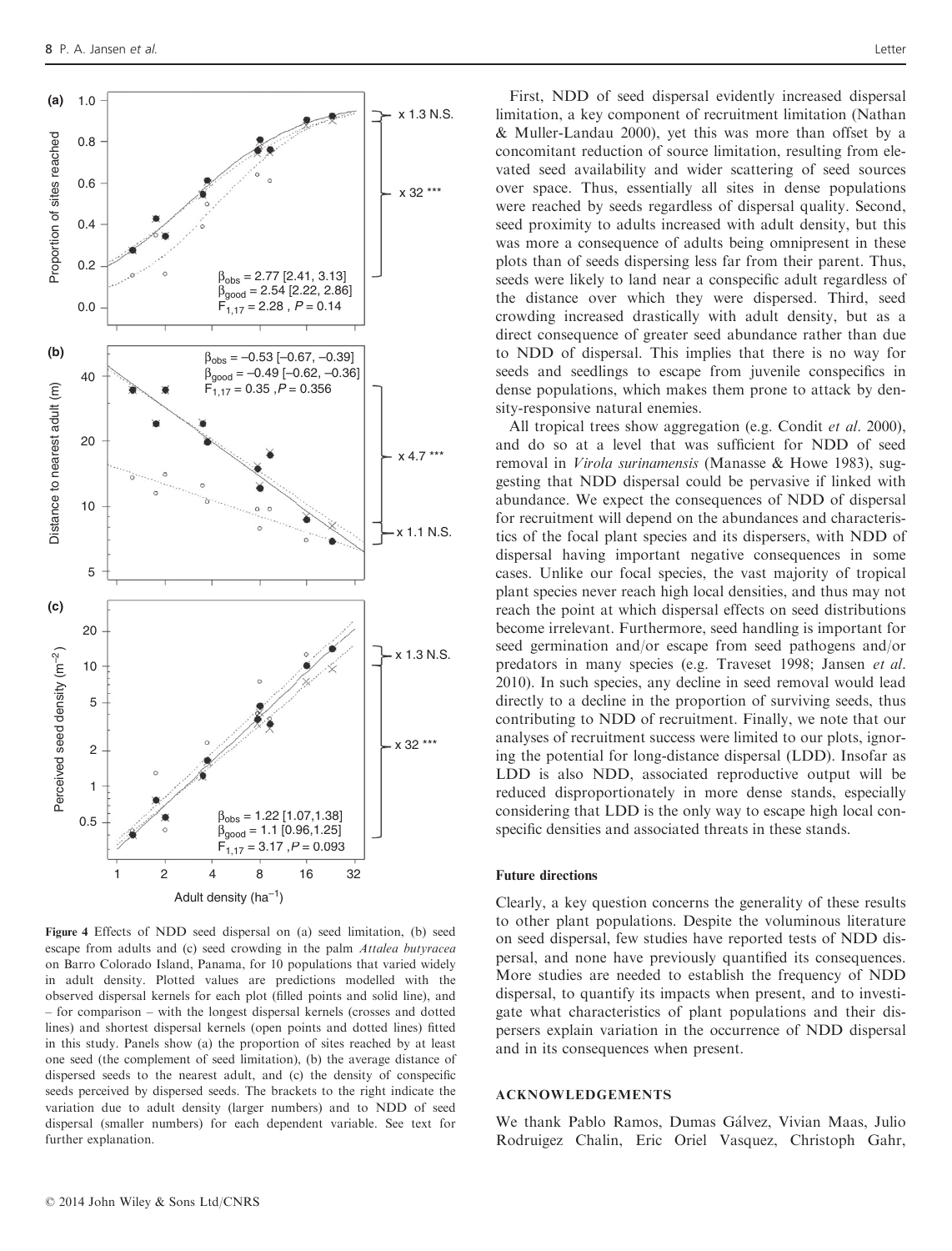Femke Maes, and Paulino Villareal for help with field work, Bart Kranstauber and Roland Kays for facilitating the camera trapping, and Belkys Jimenez, Oris Acevedo and the Smithsonian Tropical Research Institute for logistical support; Geno Schupp, Rob Klinger and Peter Thrall for comments. Financial support was received from the Netherlands Foundation for the Advancement of Tropical Research (W84-584 to P.A.J.), the Netherlands Foundation for Scientific Research (NWO-ALW 863-07-008 to P.A.J. and 801-01-009 to MDV); the Eliasen-Uytenboogaart Foundation (P.A.J.); the Nijmegen University Fund (G.R.), and the Smithsonian Tropical Research Institute (M.D.V.).

#### AUTHORSHIP

All authors designed the study, M.D.V., G.R. and P.A.J. collected the field data, M.D.V. did the modelling, P.A.J. and M.D.V. analysed the data and drafted the manuscript, all authors contributed substantial revisions.

## **REFERENCES**

- Alcántara, J.M., Rey, P.J., Valera, F., Sánchez-Lafuente, A.M. & Gutiérrez, J.E. (1997). Habitat alteration and plant intra-specific competition for seed dispersers. An example with Olea europaea var. sylvestris. Oikos, 79, 291–300.
- Alvarez-Loayza, P. & Terborgh, J. (2011). Fates of seedling carpets in an Amazonian floodplain forest: intra-cohort competition or attack by enemies? J. Ecol., 99, 1045–1054.
- Augspurger, C.K. & Kelly, C.K. (1984). Pathogen mortality of tropical tree seedlings: experimental studies of the effects of dispersal distance, seedling density, and light conditions. Oecologia, 61, 211–217.
- Bagchi, R., Gallery, R.E., Gripenberg, S., Gurr, S.J., Narayan, L., Addis, C.E. et al. (2014). Pathogens and insect herbivores drive rainforest plant diversity and composition. Nature, 506, 85–88.
- Beck, H. & Terborgh, J. (2002). Groves versus isolates: how spatial aggregation of Astrocaryum murumuru palms affects seed removal. J. Trop. Ecol., 18, 275–288.
- Bell, T., Freckleton, R.P. & Lewis, O.T. (2006). Plant pathogens drive density-dependent seedling mortality in a tropical tree. Ecol. Lett., 9, 569–574.
- Chesson, P. (2000). Mechanisms of maintenance of species diversity. Annu. Rev. Ecol. Syst., 31, 343–366.
- Clark, J.S., Silman, M., Kern, R., Macklin, E. & HilleRisLambers, J. (1999). Seed dispersal near and far: patterns across temperate and tropical forests. Ecology, 80, 1475–1494.
- Comita, L.S., Muller-Landau, H.C., Aguilar, S. & Hubbell, S.P. (2010). Asymmetric density dependence shapes species abundances in a tropical tree community. Science, 329, 330–332.
- Condit, R., Ashton, P.S., Baker, P., Bunyavejchewin, S., Gunatilleke, S., Gunatilleke, N. et al. (2000). Spatial patterns in the distribution of tropical tree species. Science, 288, 1414–1418.
- Connell, J.H. (1971). On the role of natural enemies in preventing competitive exclusion in some marine animals and in rain forest trees. In: Dynamics of Populations: Proceedings of the Advanced Study Institute on "Dynamics of Numbers in Populations" (eds Den Boer, P.J. & Gradwell, G.R.). Pudoc Oosterbeek, The Netherlands, pp. 298– 312.
- De Steven, D., Windsor, D.M., Putz, F.E. & de Leon, B. (1987). Vegetative and reproductive phenologies of a palm assemblage in Panama. Biotropica, 19, 342–356.
- Forget, P.M. & Wenny, D.G. (2005). How to elucidate seed fate? A review of methods used to study seed caching and secondary seed dispersal. In: Seed Fate: Predation, Dispersal and Seedling Establishment

(eds Forget, P.M., Lambert, J.E., Hulme, P.E. & Vander Wall, S.B.). CAB International, Wallingford, pp. 379–394.

- Forget, P.M., Munoz, E., Leigh, J. & E.G., (1994). Predation by rodents and bruchid beetles on seeds of Scheelea palms on Barro Colorado Island, Panama. Biotropica, 26, 420–426.
- Galvez, D., Kranstauber, B., Kays, R.W. & Jansen, P.A. (2009). Scatter hoarding by the Central American agouti: a test of optimal cache spacing theory. Anim. Behav., 78, 1327–1333.
- Hammond, D.S. & Brown, V.K. (1998). Disturbance, phenology and lifehistory characteristics: factors influencing frequency-dependent attack on tropical seeds and seedlings. In Dynamics of Tropical Communities. (eds Newbery, D.M., Brown, N., Prins, H.H.T.). Blackwell Science, Oxford, pp. 51–78.
- Hampe, A. (2008). Fruit tracking, frugivore satiation, and their consequences for seed dispersal. Oecologia, 156, 137–145.
- Harms, K.E., Wright, S.J., Calderon, O., Hernandez, A. & Herre, E.A. (2000). Pervasive density-dependent recruitment enhances seedling diversity in a tropical forest. Nature, 404, 493–495.
- Hirsch, B.T., Kays, R., Pereira, V.E. & Jansen, P.A. (2012a). Directed seed dispersal towards areas with low conspecific tree density by a scatter-hoarding rodent. Ecol. Lett., 15, 1423–1429.
- Hirsch, B.T., Visser, M.D., Kays, R. & Jansen, P.A. (2012b). Quantifying seed dispersal kernels from truncated seed-tracking data. Methods Ecol. Evol., 3, 595–602.
- Howe, H.F. & Estabrook, G.F. (1977). On intraspecific competition for avian dispersers in tropical trees. Am. Nat., 111, 817–832.
- Howe, H.F. & Vande Kerckhove, G.A. (1981). Removal of wild nutmeg (Virola surinamensis) crops by birds. Ecology, 62, 1093–1106.
- Jansen, P.A., Bongers, F. & Hemerik, L. (2004). Seed mass and mast seeding enhance dispersal by a Neotropical scatter-hoarding rodent. Ecol. Monogr., 74, 569–589.
- Jansen, P.A., Elschot, K., Verkerk, P.J. & Wright, S.J. (2010). Seed predation and defleshing in the agouti-dispersed palm Astrocaryum standleyanum. J. Trop. Ecol., 26, 473–480.
- Jansen, P.A., Hirsch, B.T., Emsens, W.J., Zamora-Gutierrez, V., Wikelski, M. & Kays, R. (2012). Thieving rodents as substitute dispersers of megafaunal seeds. Proc. Natl Acad. Sci. USA, 109, 12610–12615.
- Janzen, D.H. (1970). Herbivores and the number of tree species in tropical forests. Am. Nat., 104, 501–528.
- Jongejans, E., Skarpaas, O. & Shea, K. (2008). Dispersal, demography and spatial population models for conservation and control management. Perspect. Plant Ecol. Evol. Syst., 9, 153–170.
- Kays, R.W., Tilak, S., Kranstauber, B., Jansen, P.A., Carbon, C., Rowcliffe, M. et al. (2011). Camera traps as sensor networks for monitoring animal communities. Int. J. Res. Rev. Wirel. Sens. Netw., 1, 19–29.
- Klein, E.K., Lavigne, C., Picault, H., Renard, M. & Gouyon, P.H. (2006). Pollen dispersal of oilseed rape: estimation of the dispersal function and effects of field dimension. Ecology, 43, 141–151.
- Klinger, R. & Rejmánek, M. (2009). The numerical and functional responses of a granivorous rodent and the fate of Neotropical tree seeds. Ecology, 90, 1549–1563.
- Leigh, E.G. (1999). Tropical Forest Ecology: a View From Barro Colorado Island. Oxford University Press, New Yorkp. 264.
- Manasse, R.S. & Howe, H.F. (1983). Competition for dispersal agents among tropical trees: influences of neighbors. Oecologia, 59, 185–190.
- Morales, J.M., Rivarola, M.D., Amico, G. & Carlo, T.A. (2012). Neighborhood effects on seed dispersal by frugivores: testing theory with a mistletoe-marsupial system in Patagonia. *Ecology*, 93, 741–748.
- Muller-Landau, H.C., Wright, S.J., Calderon, O., Condit, R. & Hubbell, S.P. (2008). Interspecific variation in primary seed dispersal in a tropical forest. J. Ecol., 96, 653–667.
- Nathan, R. & Muller-Landau, H.C. (2000). Spatial patterns of seed dispersal, their determinants and consequences for recruitment. Trends Ecol. Evol., 15, 278–285.
- Nelder, J.A. & Mead, R. (1965). A simplex method for function minimization. The Computer Journal, 7, 308.